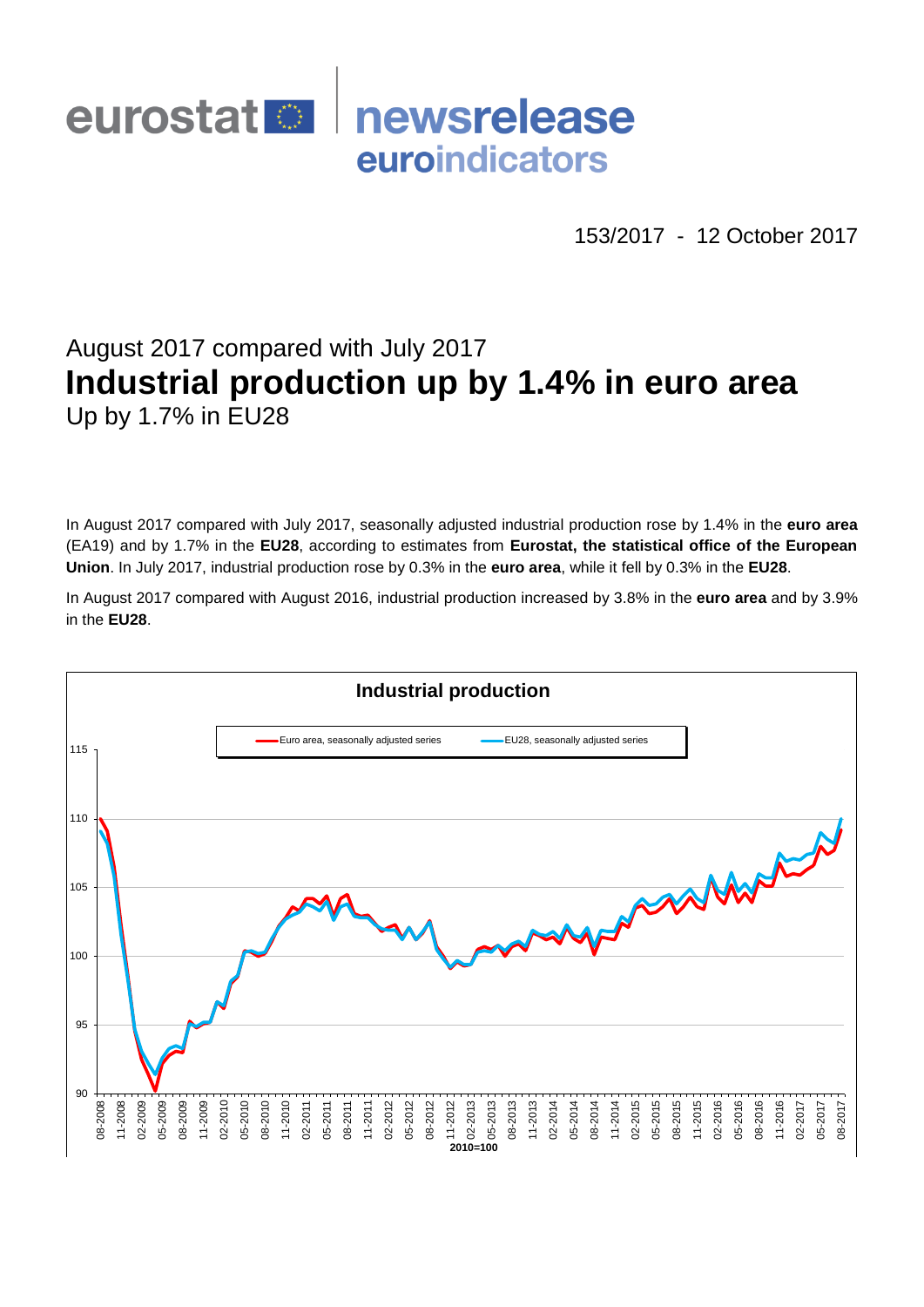## **Monthly comparison by main industrial grouping and by Member State**

The increase of 1.4% in industrial production in the **euro area** in August 2017, compared with July 2017, is due to production of capital goods rising by 3.1%, durable consumer goods by 1.3%, intermediate goods by 1.2% and energy by 0.2%, while production of non-durable consumer goods remained stable.

In the **EU28**, the increase of 1.7% is due to production of capital goods rising by 3.2%, durable consumer goods by 1.2%, intermediate goods by 1.0%, energy by 0.7% and non-durable consumer goods by 0.4%.

Among Member States for which data are available, the highest increases in industrial production were registered in the **Czech Republic** (+14.3%), **Malta** (+5.4%) and **Portugal** (+4.7%). Decreases were observed in the **Netherlands** (-2.3%), **Sweden** (-1.8%), **France** and **Finland** (both -0.4%).

## **Annual comparison by main industrial grouping and by Member State**

The increase of 3.8% in industrial production in the **euro area** in August 2017, compared with August 2016, is due to production of intermediate goods rising by 5.3%, capital goods by 4.9%, durable consumer goods by 3.6% and non-durable consumer goods by 2.4%, while production of energy fell by 0.7%.

In the **EU28**, the increase of 3.9% is due to production of capital goods rising by 5.5%, intermediate goods by 5.3%, durable consumer goods by 3.6% and non-durable consumer goods by 2.3%, while production of energy fell by 0.4%.

Among Member States for which data are available, the highest increases in industrial production were registered in **Lithuania** (+13.1%), **Latvia** (+12.1%) and **Romania** (+10.3%). A decrease was observed in the **Netherlands** (-1.8%).

### Geographical information

The **euro area** (EA19) includes Belgium, Germany, Estonia, Ireland, Greece, Spain, France, Italy, Cyprus, Latvia, Lithuania, Luxembourg, Malta, the Netherlands, Austria, Portugal, Slovenia, Slovakia and Finland.

The **European Union** (EU28) includes Belgium, Bulgaria, the Czech Republic, Denmark, Germany, Estonia, Ireland, Greece, Spain, France, Croatia, Italy, Cyprus, Latvia, Lithuania, Luxembourg, Hungary, Malta, the Netherlands, Austria, Poland, Portugal, Romania, Slovenia, Slovakia, Finland, Sweden and the United Kingdom.

#### Methods and definitions

The **index of industrial production** measures the evolution of the volume of production for industry excluding construction, based on data adjusted for calendar and seasonal effects.

**Seasonally adjusted** euro area and EU series are calculated by aggregating the seasonally adjusted national data. Eurostat carries out the seasonal adjustment of the data for those countries that do not adjust their data for seasonal effects.

Total industry covers [NACE rev.2](http://ec.europa.eu/eurostat/ramon/nomenclatures/index.cfm?TargetUrl=LST_NOM_DTL&StrNom=NACE_REV2&StrLanguageCode=EN&IntPcKey=&StrLayoutCode=HIERARCHIC) sections B to D. Missing observations from Member States for recent months are estimated for the calculation of the euro area and the EU aggregates.

#### Revisions and timetable

Compared with data issued in the News Release [137/2017](http://ec.europa.eu/eurostat/documents/2995521/8220094/4-13092017-BP-EN.pdf/d9d9927c-bc09-4554-b19c-ded02fa785a9) of 13 September 2017, the monthly percentage change for July 2017 has been revised from +0.1% to +0.3% in the euro area and remains unchanged at -0.3% in the EU28. The annual percentage change has been revised from +3.2% to +3.6% in the euro area and from +3.1% to +3.3% in the EU28.

### For more information

Eurosta[t database section](http://ec.europa.eu/eurostat/web/short-term-business-statistics/data/database) on short-term business statistics Eurosta[t Statistics Explained article](http://ec.europa.eu/eurostat/statistics-explained/index.php/Industrial_production_(volume)_index_overview) on the industrial production index Th[e weights of the Member States](https://circabc.europa.eu/w/browse/5e6d1e48-056c-4c6a-8278-3ab138bcf575) in the EU and euro area aggregates (See file EU-28\_EA-19\_NEWS\_RELEASE\_WEIGHTINGS\_2010) Eurostat €-indicator[s release calendar](http://ec.europa.eu/eurostat/news/release-calendar)

#### Issued by: **Eurostat Press Office**

**Vincent BOURGEAIS Tel: +352-4301-33 444 [eurostat-pressoffice@ec.europa.eu](mailto:eurostat-pressoffice@ec.europa.eu)** For further information on data:

**Marko CIP Tel: +352-4301-34 858 [marko.cip@ec.europa.eu](mailto:marko.cip@ec.europa.eu)**

**Media requests**: Eurostat media support / Tel: +352-4301-33 408 / [eurostat-mediasupport@ec.europa.eu](mailto:eurostat-mediasupport@ec.europa.eu)

[EurostatStatistics](http://www.facebook.com/EurostatStatistics) was [ec.europa.eu/eurostat/](http://ec.europa.eu/eurostat/) exercise exercise exercise to the Eurostat

ec.europa.eu/eurostatlo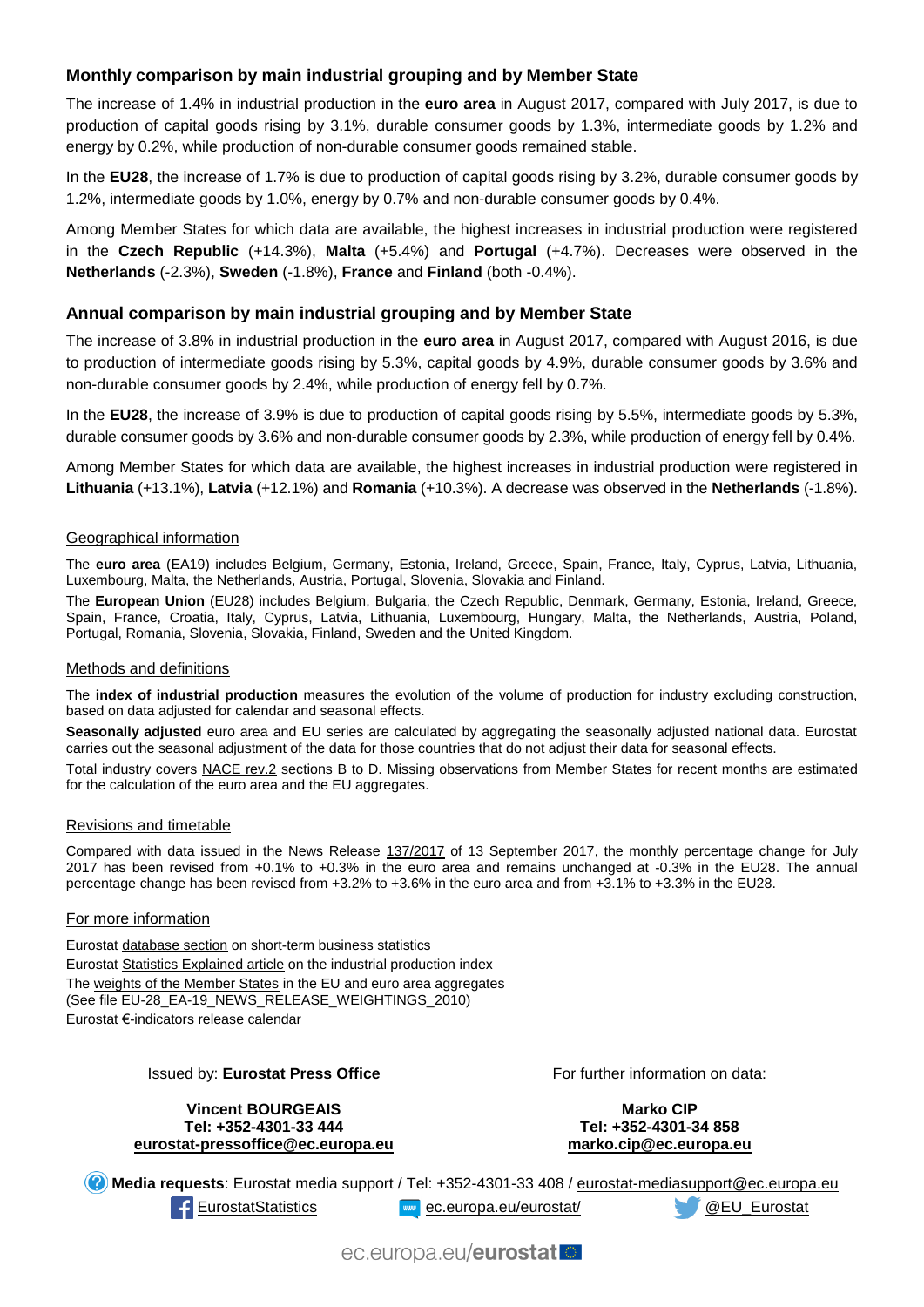## **Industrial production**

% change compared with previous month\*

|                            | Mar-17 | Apr-17 | May-17           | <b>Jun-17</b> | <b>Jul-17</b> | Aug-17 |  |
|----------------------------|--------|--------|------------------|---------------|---------------|--------|--|
| <b>EA19</b>                |        |        |                  |               |               |        |  |
| Total industry             | 0.4    | 0.3    | 1.3              | $-0.6$        | 0.3           | 1.4    |  |
| Intermediate goods         | 0.8    | 0.2    | 0.6              | 0.0           | 0.7           | $1.2$  |  |
| Energy                     | $-2.9$ | 3.7    | 0.6              | 0.9           | $-1.6$        | 0.2    |  |
| Capital goods              | 0.9    | $-0.9$ | $2.2\phantom{0}$ | $-1.9$        | 0.9           | 3.1    |  |
| Durable consumer goods     | 2.1    | $-0.3$ | 1.8              | $-1.4$        | 1.5           | 1.3    |  |
| Non-durable consumer goods | 1.8    | $-0.2$ | 1.3              | $-0.3$        | 0.5           | 0.0    |  |
| <b>EU28</b>                |        |        |                  |               |               |        |  |
| Total industry             | 0.4    | 0.1    | 1.4              | $-0.5$        | $-0.3$        | $1.7$  |  |
| Intermediate goods         | 0.8    | 0.1    | 0.6              | $-0.3$        | 0.6           | 1.0    |  |
| Energy                     | $-2.7$ | 3.0    | 0.6              | 0.7           | $-1.3$        | 0.7    |  |
| Capital goods              | 0.7    | $-0.9$ | 2.1              | $-1.5$        | 0.3           | 3.2    |  |
| Durable consumer goods     | 1.7    | $-0.7$ | 1.9              | $-0.9$        | 0.6           | 1.2    |  |
| Non-durable consumer goods | 1.7    | $-0.2$ | 1.2              | $-0.3$        | 0.0           | 0.4    |  |

The source dataset is availabl[e here.](http://appsso.eurostat.ec.europa.eu/nui/show.do?query=BOOKMARK_DS-069583_QID_-53045BCF_UID_-3F171EB0&layout=TIME,C,X,0;GEO,L,Y,0;NACE_R2,L,Y,1;INDIC_BT,L,Z,0;S_ADJ,L,Z,1;UNIT,L,Z,2;INDICATORS,C,Z,3;&zSelection=DS-069583UNIT,PCH_PRE;DS-069583S_ADJ,SCA;DS-069583INDIC_BT,PROD;DS-069583INDICATORS,OBS_FLAG;&rankName1=UNIT_1_2_-1_2&rankName2=INDIC-BT_1_2_-1_2&rankName3=INDICATORS_1_2_-1_2&rankName4=S-ADJ_1_2_-1_2&rankName5=TIME_1_0_0_0&rankName6=GEO_1_0_0_1&rankName7=NACE-R2_1_2_1_1&sortR=ASC_-1_FIRST&sortC=ASC_-1_FIRST&rStp=&cStp=&rDCh=&cDCh=&rDM=true&cDM=true&footnes=false&empty=false&wai=false&time_mode=ROLLING&time_most_recent=true&lang=EN&cfo=%23%23%23%2C%23%23%23.%23%23%23)

| <b>Total industry</b> | Mar-17 | Apr-17 | <b>May-17</b> | <b>Jun-17</b> | <b>Jul-17</b> | <b>Aug-17</b> |
|-----------------------|--------|--------|---------------|---------------|---------------|---------------|
| <b>EA19</b>           | 0.4    | 0.3    | 1.3           | $-0.6$        | 0.3           | 1.4           |
| <b>EU28</b>           | 0.4    | 0.1    | 1.4           | $-0.5$        | $-0.3$        | 1.7           |
| <b>Belgium</b>        | $-1.6$ | 0.0    | 0.3           | 1.9           | 1.8           |               |
| <b>Bulgaria</b>       | 1.0    | $-0.8$ | 2.5           | $-1.8$        | 0.4           | 0.4           |
| <b>Czech Republic</b> | $-0.2$ | 1.0    | 3.0           | $-3.3$        | $-9.9$        | 14.3          |
| <b>Denmark</b>        | 2.2    | $-2.5$ | 1.9           | $-3.0$        | $-2.0$        | 3.1           |
| Germany               | 0.1    | 0.8    | 1.4           | $-1.0$        | $-0.1$        | 3.0           |
| <b>Estonia</b>        | 2.2    | 0.5    | $-0.9$        | $-0.1$        | $-3.2$        | 0.0           |
| <b>Ireland</b>        | 0.3    | 8.6    | 2.8           | $-7.4$        | 1.5           | 1.4           |
| <b>Greece</b>         | $-1.1$ | $-3.1$ | 0.6           | $-0.4$        | 0.3           | 3.0           |
| Spain                 | $-0.2$ | $-0.3$ | 1.7           | $-0.2$        | $-0.4$        | $1.1$         |
| <b>France</b>         | 2.3    | $-0.6$ | 1.8           | $-1.3$        | 1.0           | $-0.4$        |
| Croatia               | 0.6    | $-2.6$ | 2.7           | 0.7           | $-1.2$        | 0.3           |
| Italy                 | 0.5    | $-0.3$ | 0.7           | 1.3           | 0.1           | $1.2$         |
| <b>Cyprus</b>         | 1.3    | $-2.5$ | 1.7           | 0.0           | 2.1           | ÷             |
| Latvia                | 0.9    | $-0.3$ | 2.0           | $-0.4$        | 0.1           | $1.2$         |
| Lithuania             | $-3.9$ | 0.3    | 3.8           | 0.5           | $-0.3$        | 3.2           |
| Luxembourg            | 2.9    | $-0.1$ | $-3.2$        | 3.5           | 0.9           | ÷             |
| Hungary               | 0.6    | $-0.8$ | 2.0           | $-1.3$        | $-4.1$        | ÷             |
| <b>Malta</b>          | $-1.7$ | 0.9    | 0.7           | $-2.6$        | $-2.4$        | 5.4           |
| <b>Netherlands</b>    | $-3.2$ | 1.0    | 0.6           | 0.8           | $-0.9$        | $-2.3$        |
| <b>Austria</b>        | 0.7    | 0.3    | $-0.1$        | 0.6           | 1.4           | ÷             |
| Poland                | 1.9    | $-1.1$ | 1.2           | 0.5           | $-1.0$        | 3.2           |
| Portugal              | 3.3    | $-4.7$ | 5.1           | $-0.1$        | 2.3           | 4.7           |
| Romania               | 2.7    | 0.6    | 3.3           | $-1.6$        | $-1.2$        | 2.0           |
| Slovenia              | 1.2    | $-0.8$ | 1.6           | $-0.7$        | 0.5           | $1.4$         |
| Slovakia              | 3.6    | $-5.5$ | 3.6           | $-0.7$        | $-3.3$        |               |
| <b>Finland</b>        | 1.0    | 0.0    | 2.2           | $-0.6$        | 0.6           | $-0.4$        |
| <b>Sweden</b>         | 0.3    | $-1.2$ | 2.2           | 0.7           | $-0.8$        | $-1.8$        |
| <b>United Kingdom</b> | $-0.6$ | 0.1    | 0.2           | 0.4           | 0.4           | 0.1           |
| <b>Norway</b>         | 0.0    | 0.6    | $-0.6$        | 0.5           | 1.1           | 0.0           |

Calendar and seasonally adjusted

: Data not available

The source dataset is availabl[e here.](http://appsso.eurostat.ec.europa.eu/nui/show.do?query=BOOKMARK_DS-069583_QID_-3986CD57_UID_-3F171EB0&layout=TIME,C,X,0;GEO,L,Y,0;INDIC_BT,L,Z,0;S_ADJ,L,Z,1;UNIT,L,Z,2;NACE_R2,L,Z,3;INDICATORS,C,Z,4;&zSelection=DS-069583UNIT,PCH_PRE;DS-069583S_ADJ,SCA;DS-069583INDIC_BT,PROD;DS-069583INDICATORS,OBS_FLAG;DS-069583NACE_R2,B-D;&rankName1=UNIT_1_2_-1_2&rankName2=INDIC-BT_1_2_-1_2&rankName3=INDICATORS_1_2_-1_2&rankName4=S-ADJ_1_2_-1_2&rankName5=NACE-R2_1_2_-1_2&rankName6=TIME_1_0_0_0&rankName7=GEO_1_2_0_1&sortC=ASC_-1_FIRST&rStp=&cStp=&rDCh=&cDCh=&rDM=true&cDM=true&footnes=false&empty=false&wai=false&time_mode=ROLLING&time_most_recent=true&lang=EN&cfo=%23%23%23%2C%23%23%23.%23%23%23)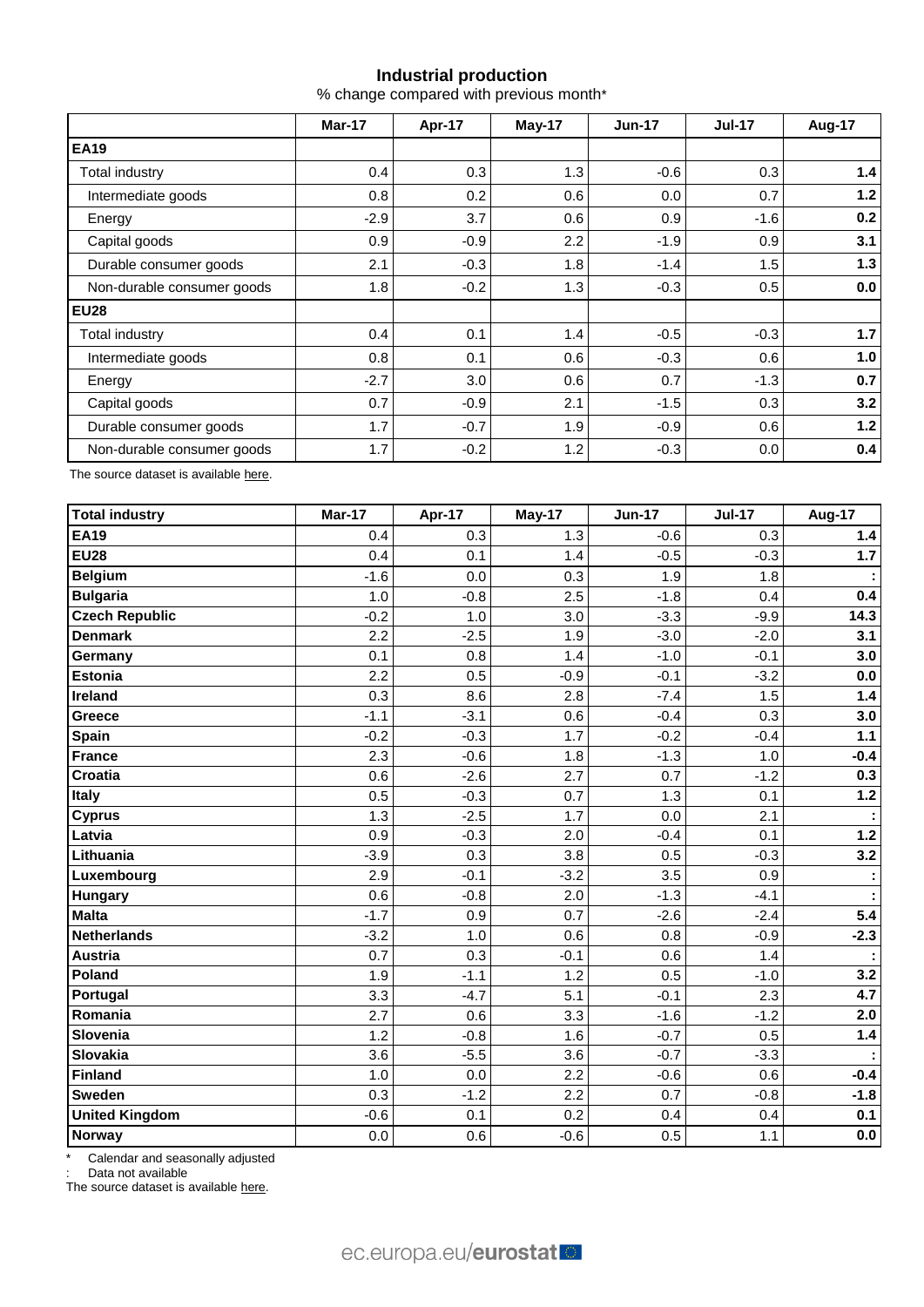# **Industrial production**

% change compared with same month of the previous year\*

|                            | Mar-17 | Apr-17        | May-17 | <b>Jun-17</b> | <b>Jul-17</b> | Aug-17 |  |
|----------------------------|--------|---------------|--------|---------------|---------------|--------|--|
| <b>EA19</b>                |        |               |        |               |               |        |  |
| Total industry             | 2.1    | 1.2           | 4.1    | 2.9           | 3.6           | 3.8    |  |
| Intermediate goods         | 3.8    | 3.2           | 4.1    | 4.3           | 5.1           | 5.3    |  |
| Energy                     | $-4.8$ | $-0.9$        | 1.6    | 4.9           | 1.1           | $-0.7$ |  |
| Capital goods              | 3.6    | $0.4^{\circ}$ | 5.5    | 1.6           | 4.6           | 4.9    |  |
| Durable consumer goods     | 5.2    | 3.3           | 6.9    | 3.8           | 6.3           | 3.6    |  |
| Non-durable consumer goods | 1.7    | 0.2           | 2.8    | 0.9           | 0.5           | 2.4    |  |
| <b>EU28</b>                |        |               |        |               |               |        |  |
| Total industry             | 2.8    | 1.2           | 4.2    | 3.1           | 3.3           | 3.9    |  |
| Intermediate goods         | 4.3    | 3.9           | 5.1    | 4.3           | 5.0           | 5.3    |  |
| Energy                     | $-4.2$ | $-1.5$        | 1.0    | 3.6           | 0.0           | $-0.4$ |  |
| Capital goods              | 4.4    | 1.6           | 6.5    | 2.7           | 4.8           | 5.5    |  |
| Durable consumer goods     | 5.3    | 3.1           | 6.6    | 3.8           | 5.0           | 3.6    |  |
| Non-durable consumer goods | 2.0    | $-0.1$        | 2.8    | 1.6           | 0.5           | 2.3    |  |

The source dataset is availabl[e here.](http://appsso.eurostat.ec.europa.eu/nui/show.do?query=BOOKMARK_DS-069583_QID_-628F3FF0_UID_-3F171EB0&layout=TIME,C,X,0;GEO,L,Y,0;NACE_R2,L,Y,1;INDIC_BT,L,Z,0;S_ADJ,L,Z,1;UNIT,L,Z,2;INDICATORS,C,Z,3;&zSelection=DS-069583UNIT,PCH_PRE;DS-069583S_ADJ,SCA;DS-069583INDIC_BT,PROD;DS-069583INDICATORS,OBS_FLAG;&rankName1=UNIT_1_2_-1_2&rankName2=INDIC-BT_1_2_-1_2&rankName3=INDICATORS_1_2_-1_2&rankName4=S-ADJ_1_2_-1_2&rankName5=TIME_1_0_0_0&rankName6=GEO_1_0_0_1&rankName7=NACE-R2_1_2_1_1&sortR=ASC_-1_FIRST&sortC=ASC_-1_FIRST&rStp=&cStp=&rDCh=&cDCh=&rDM=true&cDM=true&footnes=false&empty=false&wai=false&time_mode=ROLLING&time_most_recent=true&lang=EN&cfo=%23%23%23%2C%23%23%23.%23%23%23)

| <b>Total industry</b> | Mar-17 | Apr-17 | May-17 | <b>Jun-17</b> | <b>Jul-17</b> | <b>Aug-17</b> |
|-----------------------|--------|--------|--------|---------------|---------------|---------------|
| <b>EA19</b>           | 2.1    | 1.2    | 4.1    | 2.9           | 3.6           | 3.8           |
| <b>EU28</b>           | 2.8    | 1.2    | 4.2    | 3.1           | 3.3           | 3.9           |
| <b>Belgium</b>        | 2.4    | 1.7    | 4.2    | 4.7           | 4.0           |               |
| <b>Bulgaria</b>       | 6.5    | 5.1    | 9.5    | 3.3           | 4.6           | 4.9           |
| <b>Czech Republic</b> | 4.0    | 6.7    | 10.9   | 3.0           | 3.3           | 5.9           |
| <b>Denmark</b>        | 6.2    | 1.5    | 4.8    | 1.2           | $-4.6$        | 0.9           |
| Germany               | 1.8    | 2.3    | 4.7    | 2.4           | 4.1           | 4.7           |
| Estonia               | 14.5   | 10.1   | 11.7   | 11.9          | 4.5           | 4.7           |
| <b>Ireland</b>        | 1.7    | $-1.2$ | 6.7    | $-7.9$        | $-8.9$        | $1.1$         |
| Greece                | 10.4   | 1.0    | 6.6    | 2.3           | 2.4           | 6.1           |
| Spain                 | 0.5    | $-0.2$ | 3.8    | 2.9           | 1.9           | 2.5           |
| <b>France</b>         | 2.5    | $-0.1$ | 3.2    | 2.4           | 3.7           | $1.3$         |
| <b>Croatia</b>        | 0.4    | $-0.4$ | 3.6    | 4.2           | 2.5           | 3.2           |
| <b>Italy</b>          | 2.8    | 1.0    | 2.7    | 5.2           | 4.6           | 5.7           |
| <b>Cyprus</b>         | 9.7    | 2.7    | 7.5    | 4.8           | 8.2           |               |
| Latvia                | 9.9    | 9.6    | 10.4   | 7.8           | 8.9           | 12.1          |
| Lithuania             | 4.4    | 4.5    | 7.3    | 8.2           | 5.3           | 13.1          |
| Luxembourg            | 0.9    | 0.4    | $-3.3$ | $-0.8$        | 2.2           | ÷             |
| Hungary               | 10.1   | 2.8    | 6.2    | 6.6           | 0.2           |               |
| <b>Malta</b>          | 4.6    | 4.8    | 5.7    | 2.4           | $-1.1$        | 5.5           |
| <b>Netherlands</b>    | $-3.3$ | $-1.6$ | 2.4    | 3.8           | 3.8           | $-1.8$        |
| <b>Austria</b>        | 4.7    | 4.3    | 3.4    | 5.2           | 7.2           |               |
| Poland                | 8.7    | 4.1    | 6.8    | 6.9           | 6.4           | 8.9           |
| Portugal              | 5.5    | $-2.8$ | 5.8    | 4.0           | 5.6           | 8.7           |
| Romania               | 10.8   | 1.3    | 14.7   | 11.8          | 7.6           | 10.3          |
| Slovenia              | 9.7    | 7.6    | 8.8    | 6.9           | 6.5           | 8.3           |
| <b>Slovakia</b>       | 13.1   | $-3.2$ | 5.1    | 3.1           | 9.2           |               |
| <b>Finland</b>        | 3.4    | 1.6    | 5.8    | 3.1           | 3.4           | 4.8           |
| <b>Sweden</b>         | 3.6    | 0.9    | 7.5    | 9.2           | 6.6           | $7.2$         |
| <b>United Kingdom</b> | 1.7    | $-0.1$ | 0.3    | 0.8           | 1.1           | 1.7           |
| Norway                | 1.1    | 0.9    | 0.5    | 5.5           | 0.5           | 6.9           |

\* Calendar adjusted

: Data not available

The source dataset is availabl[e here.](http://appsso.eurostat.ec.europa.eu/nui/show.do?query=BOOKMARK_DS-069583_QID_690FAA53_UID_-3F171EB0&layout=TIME,C,X,0;GEO,L,Y,0;NACE_R2,L,Y,1;INDIC_BT,L,Z,0;S_ADJ,L,Z,1;UNIT,L,Z,2;INDICATORS,C,Z,3;&zSelection=DS-069583UNIT,PCH_SM;DS-069583S_ADJ,CA;DS-069583INDIC_BT,PROD;DS-069583INDICATORS,OBS_FLAG;&rankName1=UNIT_1_2_-1_2&rankName2=INDIC-BT_1_2_-1_2&rankName3=INDICATORS_1_2_-1_2&rankName4=S-ADJ_1_2_-1_2&rankName5=TIME_1_0_0_0&rankName6=GEO_1_2_0_1&rankName7=NACE-R2_1_2_1_1&sortC=ASC_-1_FIRST&rStp=&cStp=&rDCh=&cDCh=&rDM=true&cDM=true&footnes=false&empty=false&wai=false&time_mode=ROLLING&time_most_recent=true&lang=EN&cfo=%23%23%23%2C%23%23%23.%23%23%23)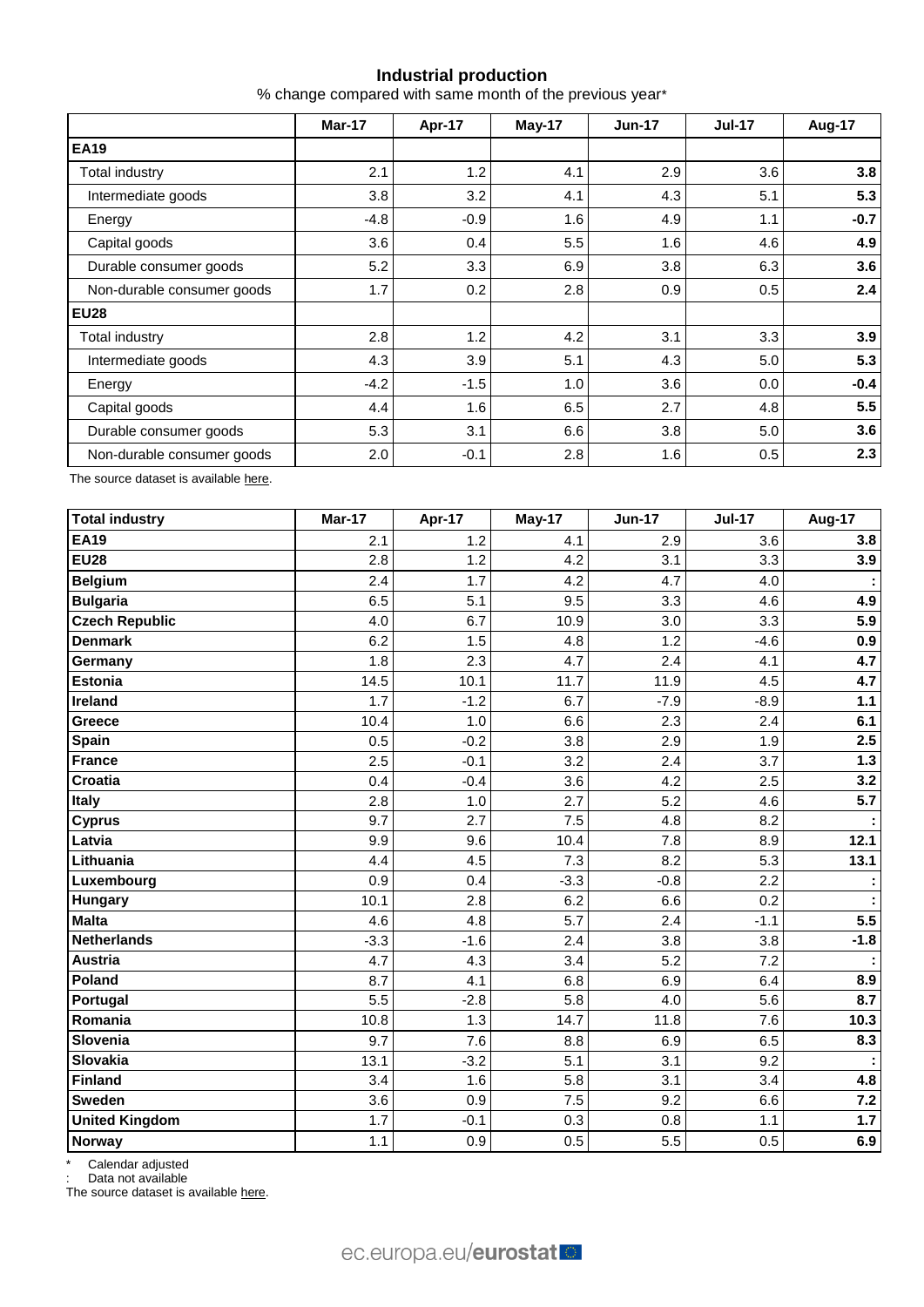## **Production indices for total industry, calendar and seasonally adjusted** (base year 2010)

|                       | 08/16 | 09/16 | 10/16 | 11/16 | 12/16 | 01/17 | 02/17 | 03/17 | 04/17 | 05/17 | 06/17 | 07/17 | 08/17 |
|-----------------------|-------|-------|-------|-------|-------|-------|-------|-------|-------|-------|-------|-------|-------|
| <b>EA19</b>           | 105.5 | 105.1 | 105.1 | 106.8 | 105.8 | 106.0 | 105.9 | 106.3 | 106.6 | 108.0 | 107.4 | 107.7 | 109.2 |
| <b>EU28</b>           | 106.0 | 105.7 | 105.7 | 107.5 | 106.9 | 107.1 | 107.0 | 107.4 | 107.5 | 109.0 | 108.5 | 108.2 | 110.0 |
| <b>Belgium</b>        | 109.9 | 107.0 | 108.0 | 109.4 | 113.7 | 108.5 | 112.2 | 110.4 | 110.4 | 110.7 | 112.8 | 114.8 |       |
| <b>Bulgaria</b>       | 112.9 | 114.2 | 113.0 | 114.1 | 116.0 | 112.4 | 116.7 | 117.9 | 117.0 | 119.9 | 117.8 | 118.3 | 118.8 |
| <b>Czech Republic</b> | 122.0 | 119.9 | 119.7 | 121.8 | 119.6 | 124.3 | 124.8 | 124.5 | 125.8 | 129.6 | 125.3 | 112.9 | 129.0 |
| <b>Denmark</b>        | 108.7 | 100.0 | 110.8 | 112.2 | 113.1 | 108.1 | 109.8 | 112.2 | 109.4 | 111.5 | 108.2 | 106.0 | 109.3 |
| Germany               | 111.0 | 110.3 | 110.4 | 111.1 | 108.9 | 110.7 | 111.3 | 111.4 | 112.3 | 113.9 | 112.8 | 112.7 | 116.1 |
| Estonia               | 134.4 | 138.9 | 139.4 | 141.1 | 139.3 | 140.5 | 142.9 | 146.1 | 146.9 | 145.6 | 145.4 | 140.7 | 140.7 |
| Ireland               | 151.3 | 158.1 | 154.3 | 176.9 | 159.6 | 163.8 | 143.8 | 144.3 | 156.7 | 161.1 | 149.2 | 151.5 | 153.6 |
| Greece                | 90.5  | 89.2  | 93.6  | 92.6  | 95.0  | 97.3  | 96.8  | 95.7  | 92.7  | 93.3  | 92.9  | 93.2  | 96.0  |
| Spain                 | 96.8  | 95.7  | 96.1  | 97.5  | 97.1  | 97.5  | 97.2  | 97.0  | 96.7  | 98.3  | 98.1  | 97.7  | 98.8  |
| <b>France</b>         | 102.0 | 100.5 | 100.7 | 103.2 | 101.8 | 102.0 | 100.3 | 102.6 | 102.0 | 103.8 | 102.5 | 103.5 | 103.1 |
| Croatia               | 98.3  | 99.8  | 101.3 | 103.8 | 107.7 | 101.8 | 100.9 | 101.5 | 98.9  | 101.6 | 102.3 | 101.1 | 101.4 |
| <b>Italy</b>          | 94.2  | 93.8  | 93.9  | 94.7  | 96.2  | 94.1  | 95.1  | 95.6  | 95.3  | 96.0  | 97.2  | 97.3  | 98.5  |
| <b>Cyprus</b>         | 80.4  | 79.2  | 81.1  | 80.8  | 83.1  | 83.6  | 84.4  | 85.5  | 83.4  | 84.8  | 84.8  | 86.6  |       |
| Latvia                | 121.3 | 123.6 | 127.0 | 130.4 | 130.8 | 127.7 | 131.8 | 133.0 | 132.6 | 135.2 | 134.7 | 134.8 | 136.4 |
| Lithuania             | 120.6 | 125.6 | 125.9 | 126.7 | 128.2 | 128.7 | 129.7 | 124.7 | 125.1 | 129.9 | 130.5 | 130.1 | 134.2 |
| Luxembourg            | 96.5  | 98.7  | 96.2  | 97.2  | 102.2 | 93.3  | 97.0  | 99.8  | 99.7  | 96.5  | 99.9  | 100.8 |       |
| <b>Hungary</b>        | 123.1 | 120.0 | 122.3 | 123.3 | 124.1 | 124.3 | 127.9 | 128.7 | 127.7 | 130.2 | 128.5 | 123.2 |       |
| <b>Malta</b>          | 96.6  | 97.8  | 96.0  | 97.9  | 100.1 | 100.1 | 101.5 | 99.8  | 100.7 | 101.4 | 98.8  | 96.4  | 101.6 |
| <b>Netherlands</b>    | 95.3  | 97.0  | 95.3  | 97.8  | 97.5  | 97.0  | 97.1  | 94.0  | 94.9  | 95.5  | 96.3  | 95.4  | 93.2  |
| <b>Austria</b>        | 113.3 | 113.0 | 114.2 | 116.0 | 114.9 | 113.4 | 116.2 | 117.0 | 117.3 | 117.2 | 117.9 | 119.5 |       |
| Poland                | 124.0 | 123.8 | 122.7 | 125.2 | 127.2 | 127.2 | 128.2 | 130.6 | 129.1 | 130.7 | 131.4 | 130.1 | 134.3 |
| Portugal              | 100.2 | 100.4 | 98.3  | 100.2 | 101.6 | 101.9 | 100.0 | 103.3 | 98.4  | 103.4 | 103.3 | 105.7 | 110.7 |
| Romania               | 133.7 | 134.8 | 133.7 | 135.1 | 137.3 | 136.9 | 138.7 | 142.5 | 143.3 | 148.0 | 145.6 | 143.9 | 146.8 |
| Slovenia              | 114.9 | 116.7 | 116.2 | 117.4 | 119.4 | 116.6 | 120.6 | 122.1 | 121.1 | 123.0 | 122.1 | 122.7 | 124.4 |
| Slovakia              | 142.1 | 140.3 | 139.8 | 140.9 | 142.2 | 142.5 | 140.8 | 145.9 | 137.9 | 142.9 | 141.9 | 137.2 |       |
| <b>Finland</b>        | 93.9  | 96.5  | 96.8  | 97.0  | 96.3  | 96.7  | 96.3  | 97.3  | 97.3  | 99.4  | 98.8  | 99.4  | 99.0  |
| Sweden                | 94.3  | 100.9 | 98.5  | 99.8  | 99.0  | 101.8 | 102.1 | 102.4 | 101.2 | 103.4 | 104.1 | 103.3 | 101.4 |
| <b>United Kingdom</b> | 99.9  | 99.9  | 98.9  | 101.0 | 102.1 | 101.7 | 100.9 | 100.3 | 100.4 | 100.6 | 101.0 | 101.4 | 101.5 |
| Norway                | 93.2  | 88.4  | 97.4  | 97.9  | 95.2  | 98.6  | 98.0  | 98.0  | 98.6  | 98.0  | 98.5  | 99.6  | 99.6  |

: Data not available

The source dataset is available [here.](http://appsso.eurostat.ec.europa.eu/nui/show.do?query=BOOKMARK_DS-069583_QID_24071044_UID_-3F171EB0&layout=TIME,C,X,0;GEO,L,Y,0;INDIC_BT,L,Z,0;S_ADJ,L,Z,1;UNIT,L,Z,2;NACE_R2,L,Z,3;INDICATORS,C,Z,4;&zSelection=DS-069583UNIT,I10;DS-069583S_ADJ,SCA;DS-069583INDIC_BT,PROD;DS-069583INDICATORS,OBS_FLAG;DS-069583NACE_R2,B-D;&rankName1=UNIT_1_2_-1_2&rankName2=INDIC-BT_1_2_-1_2&rankName3=INDICATORS_1_2_-1_2&rankName4=S-ADJ_1_2_-1_2&rankName5=NACE-R2_1_2_1_1&rankName6=TIME_1_0_0_0&rankName7=GEO_1_2_0_1&sortC=ASC_-1_FIRST&rStp=&cStp=&rDCh=&cDCh=&rDM=true&cDM=true&footnes=false&empty=false&wai=false&time_mode=ROLLING&time_most_recent=true&lang=EN&cfo=%23%23%23%2C%23%23%23.%23%23%23)